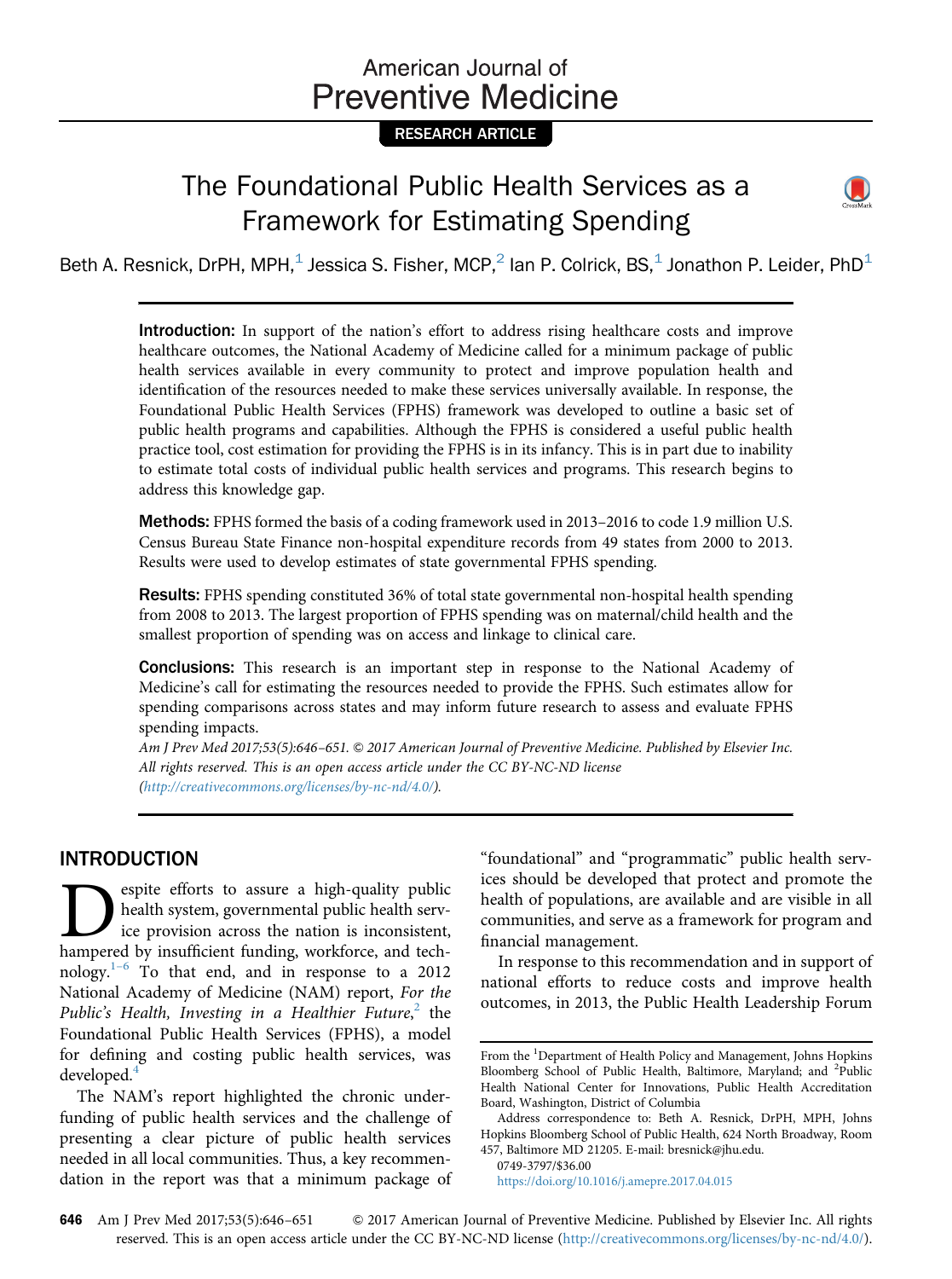convened public health leaders to define the "minimum package" of public health services which then formed the basis of the FPHS model (version 1.0).<sup>[4](#page-5-0)</sup> Additionally, infrastructure capacity to assure the public's health and to obtain sufficient and sustainable funding was identi-fied.<sup>[4](#page-5-0)</sup> Building on these efforts, approaches to cost estimation were formulated and a uniform chart of accounts crosswalk was developed for comparison of spending across health departments.<sup>[6,7](#page-5-0)</sup>

The FPHS model is a conceptual framework describing the capacities and programs that state and local health departments should be able to provide to all communities and for which costs can be estimated.<sup>8</sup> Additionally, health departments should have the capacity for additional important programs and activities specific to the needs of their individual communities. As such, the FPHS model<sup>[8](#page-5-0)</sup> (Figure 1) consists of the following components:

- the FPHS, which includes:
	- Foundational Capabilities: cross-cutting skills needed in state/local health departments to support all activities (e.g., human resources, communications)
	- Foundational Areas: substantive areas of expertise or program-specific activities in all state/local health departments necessary to protect the community's health (e.g., communicable disease control)
- programs/activities specific to a health department or community's needs: additional services critical to the community's health (such services are referred to as residing "above the line" in the graphic representation of the model).

As the model was developed to be applicable to all health departments and communities, flexibility was built in to include programs specific to a community's needs. For example, immunizations may be provided by a health department in one local jurisdiction, but in another local



jurisdiction, immunizations are provided by other entities. Thus, immunization, although an essential public health program, is not specifically included in the national model. Hence, services residing "above the line" are based on the context of the public health system structure and specific needs of the community and are not any less important to the population's health than the program areas listed as applicable to all health departments.<sup>[4,8](#page-5-0)</sup>

Furthermore, several states have tailored the FPHS model to help organize their public health system, using it to define state and local health department roles within their state and develop cost estimates to promote sustainable funding.<sup>[8](#page-5-0)</sup> Additionally, at least one state is working with tribes to tailor the FPHS model for tribal health department use.<sup>[9](#page-5-0)</sup> The FPHS work is now led by the Public Health National Center for Innovations at the Public Health Accreditation Board.<sup>[8](#page-5-0)</sup> The model continues to evolve based on learnings from state and local health departments implementing the FPHS.

The NAM's report called for transparency and justification of public health spending.<sup>2</sup> The variation in service offerings across health departments and differing public health organizational structures has hindered reliable estimates of public health expenditures. $10-13$  $10-13$  $10-13$ The Association of State and Territorial Health Officials has worked since the 1970s to improve comparability of spending across states, yet challenges persist. $^{14}$  $^{14}$  $^{14}$  Additionally, research has found variations in financial practices exacerbate comparability issues, complicate cost estimation, and put the field decades behind other parts of the public and private sectors in the fiscal arena.<sup>15</sup> An additional case for the FPHS put forward by the NAM is budget justification and demonstration of value, which are of particular importance in this era of increased governmental accountability and declining resources. It is difficult to justify the value of the public's public health dollar if it is not known how that dollar is spent and to what end.

A unified data set of governmental spending on the FPHS is needed to address these challenges. Although the Association of State and Territorial Health Officials and the National Association of County and City Health Officials include financial data in their Profile Reports,  $16,17$  $16,17$  $16,17$  these data are generally parsed out by specific programs/services and capture only state and local health department spending, respectively, excluding other government agency spending on areas within the FPHS (e.g., departments of environment and agriculture). The Public Health Uniform National Data System, Uniform Chart of Accounts project, and Public Health Activities and Service Tracking projects capture more Figure 1. Foundational Public Health Services model. *granular-level spending information*, but also are limited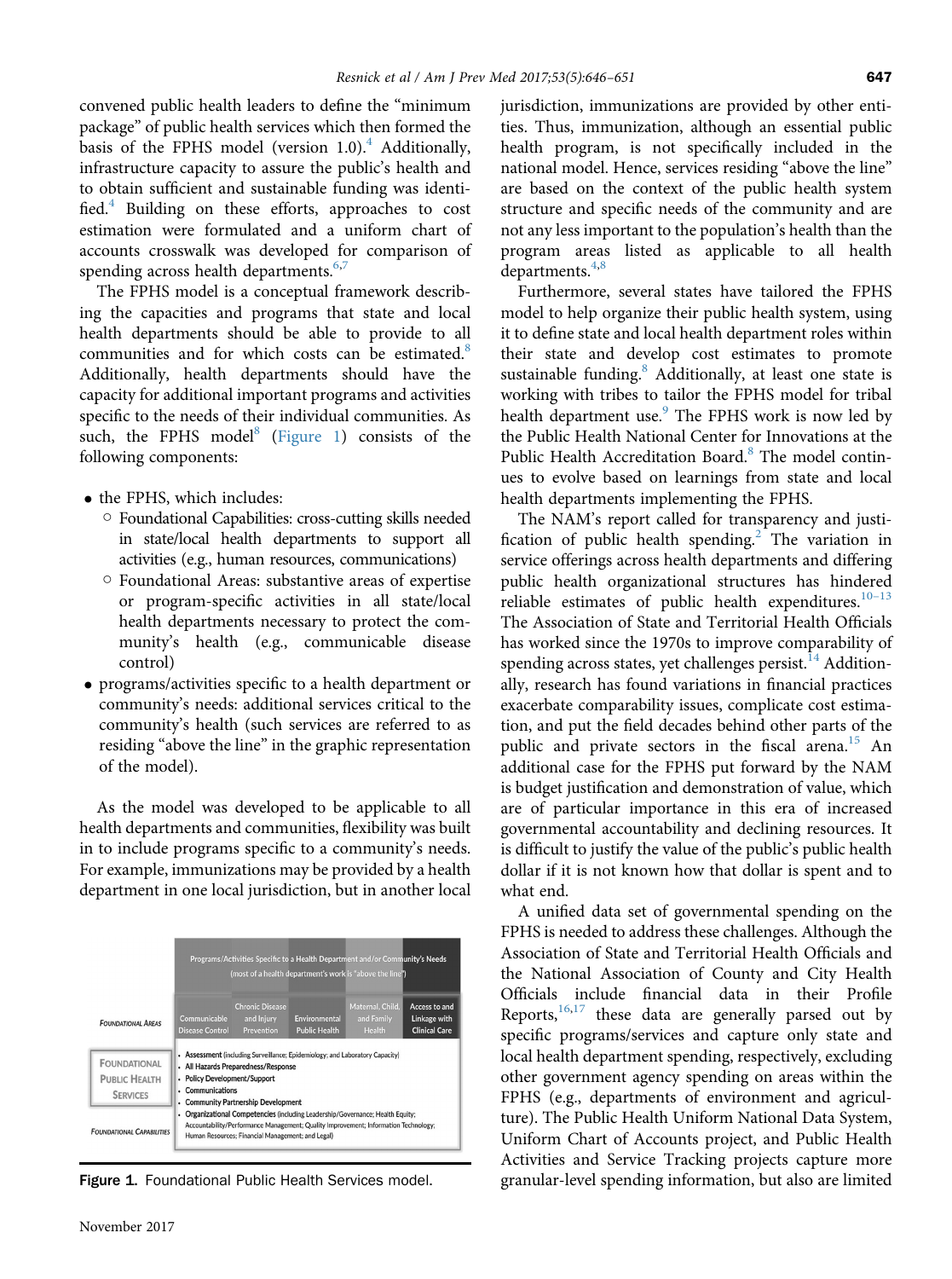to health department spending only. $18-20$  $18-20$  Authors of the NAM report emphasized that the FPHS should be delivered in all localities, but recognized that public health services may be provided by a range of agencies.<sup>2</sup> As such, a data set including all state-level governmental spending likely will provide a better estimate of the resources needed to make such services universally available. The U.S. Census' Division of State Finance maintains a data set of all state government agency spending. $21$  Findings based on these Census data are reported in this manuscript.

#### METHODS

The State Health Expenditure Dataset (SHED) was created through the project team's manual coding in 2013–2016 of 460,000 programs and services expenditure data, consisting of 1.9 million unique line item state governmental agency spending records from 49 states from 2000 to 2013.<sup>[22](#page-5-0)</sup> Project methods and approaches are detailed at length elsewhere.<sup>[23](#page-5-0)</sup> The U.S. Census provided the data that were collected from 49 state budget offices across the country. $21$  The data set included state records that the Census characterized as functional code 32 (health–other) and code 27 (environmental health).<sup>a</sup> The Census codes 32 and 27 categories comprise all public spending on health that is not public insurance/thirty party medical vendor reimbursement (e.g., Medicaid) or hospital care, thus are largely constituted by spending on behavioral health care, community outpatient health care, public health, and disability-related care. The project team recoded the Census spending records in 2013–2016 using the FPHS model as a framework to characterize records into "public health," "other health/services," and "maybe public health." The "maybe" code was used when there was not enough information in the record to make an assignment and then for aggregation purposes was included with the "public health" records. This produced a conservative estimate, as the default assumption was that the Census codes 32 and 27 records were "public health," unless the project team could definitively determine otherwise. Sensitivity analysis indicated "maybe" public health records were 3% of all records and 2% of all spending. Each program category was independently coded by two teams of researchers using the FPHS coding framework. Coding disagreements were resolved through consensus among the full project team and records were recoded accordingly.

After the initial round of coding, more granular coding for "public health" items occurred in alignment with the FPHS model, distinguishing spending on the Foundational Areas and Foundational Capabilities. For records that were deemed other health/ services (e.g., community healthcare clinics or behavioral health care), the project team created a standardized set of "other health/ services" activities based on definitions from the Centers for Medicare and Medicaid Services, Association of State and Territorial Health Officials and National Association of County and City Health Officials Profiles, and Organisation for Economic Co-operation and Development framework on categorizing public expenditures ([Figure 2](#page-3-0)).<sup>[6,16,17,24,25](#page-5-0)</sup> Environmental health expenditures were coded according to the Organisation for Economic Cooperation and Development and WHO "A System of Health Accounts" framework. Hence, environmental health determinations were based on the Organisation for Economic Co-operation and Development and WHO premise of preventive services, such as permitting education and regulation as a public health (FPHS) activity, whereas remediation and natural resources preservation were categorized as "other services."<sup>[26](#page-5-0)</sup>

National estimates were created for available years. Prior to 2008, not all Census records were available digitally. In 2008 and after, all states with the exception of California reported expenditures electronically.<sup>22</sup> Additionally, one state (South Carolina) appeared to be missing expenditures from its state health department. Consequently, estimates were most often reported as percentage distribution. For real dollar estimates, missing state data were imputed based on aggregated reported non-hospital health spending from official Census estimates, decremented by calculations based on the research team's estimation of the national average proportion of non-hospital health spending on the FPHS for a given year.

#### RESULTS

Coding with the FPHS framework for reporting states in 2008–2013 found that 36% of total state non-hospital health spending was for services and activities within the FPHS. The remaining spending (64%) went toward other health/services, the bulk of which was personal healthcare services. [Figure 3](#page-3-0) shows FPHS spending by category. The largest proportion of FPHS spending in the foundational areas was for maternal/child health (36%), followed by environmental health (14%). Conversely, the least was spent on access/linkage (5%). Within the foundational capabilities, the largest proportion of spending was on organizational competencies and the smallest amount on communications. National aggregate estimates of spending by FPHS were found to be relatively stable between 2008 and 2013. Maternal/child Health (largely the Special Supplemental Nutrition Program for Women, Infants, and Children) was the largest area of spending within the FPHS across the 2008–2013 time period. Spending across the Foundational Capabilities was also quite substantial—consisting of about 22% of total FPHS spending across the time period.

Between 2008 and 2013, coding of Census data showed that approximately \$109 billion was spent on state-level governmental FPHS across 48 states—or approximately \$130 billion after imputing missing data for California and South Carolina. This amounted to approximately \$68 per person per year nationally. Spending on FPHS varied considerably by state: The mean was \$93 (median \$75) for public health spending. By comparison, across 48 states for 2008–2013, total non-hospital health spending (funds spent on both the FPHS and other community health care) amounted to \$306

a Functional code 27 (available after 2007) rolls up into code 32 for aggregation purposes.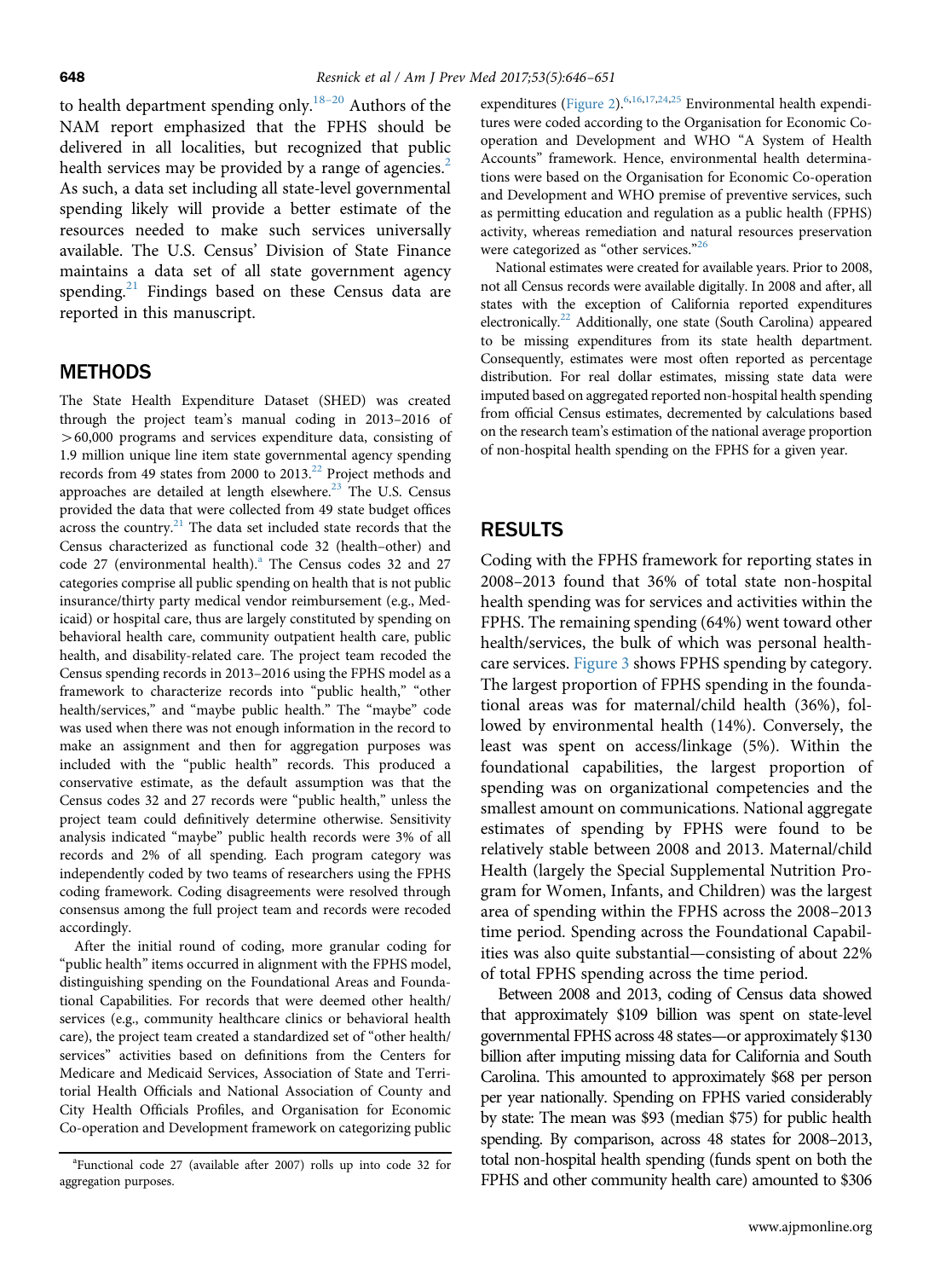<span id="page-3-0"></span>

Figure 2. Coding framework.

billion, or approximately \$366 billion with missing data imputed. This amounts to \$192 per person per year.

#### **DISCUSSION**

This study is the first to use Census financial data to estimate all governmental state agency spending on total non-hospital spending and specifically on the FPHS. This approach allows tracking of FPHS spending trends over time nationally and within individual states. Additionally, these estimates show other health/services spending at a more granular level and allow for spending



Figure 3. Percent of total state spending on Foundational Public Health Services 2008–2013.

comparisons across states, as well as a baseline from which to assess spending trends over time and evaluate the impacts of such spending at the programmatic and service levels.

Other research on governmental public health spending, including work by Bradley et al., $^{22}$  used aggregate data to examine state-level non-hospital spending. However, as the present research indicates, total non-hospital health spending estimates are likely a poor proxy for public health spending. Research by Beitsch et al. $5$  corroborates these study findings that public health funding levels and capacities vary widely across the country, thus underscoring the need for the NAM's call for a basic set of public health programs and capabilities available universally.

To support the nation's aims to reduce costs and improve health outcomes, a better understanding is needed of what is spent on public health and to what end. These findings and the SHED offer a critical first step to assess and monitor progress toward these national goals.

However, the national data collection system presents challenges in achieving these aims. As each state independently reports spending data to the Census, differences in how state budget offices label an expense can complicate characterizing expenses. Additionally, in state agencies that deliver a range of services (e.g., public health and Medicaid), it is plausible that non-public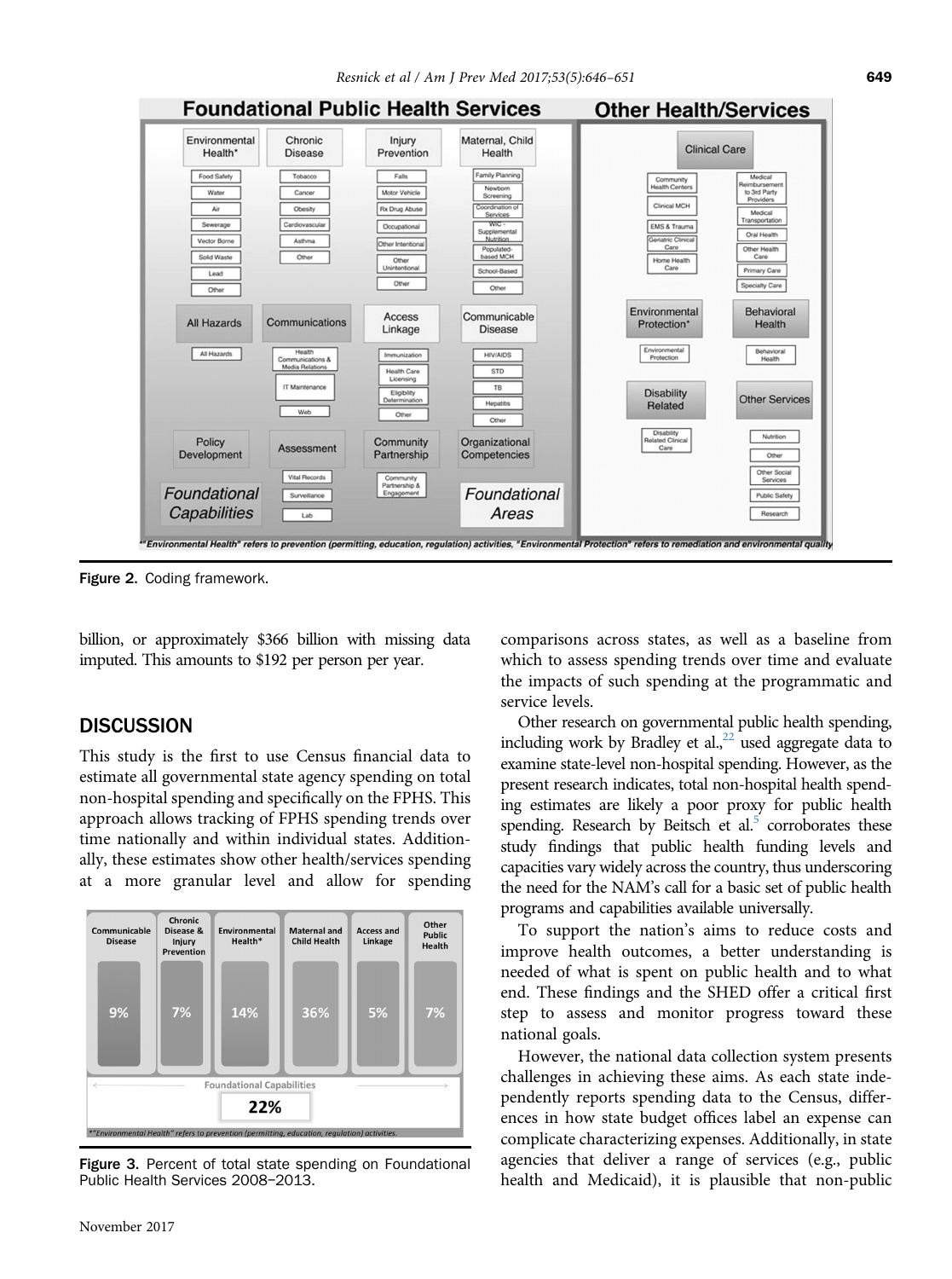health administrative expenditures can be conflated with public health administrative spending.

An additional data challenge is California's lack of reporting to the Census. Therefore, the Census develops California estimates by extraction from state budget reports that capture spending at the bureau or division level. As such, estimates for California at the programmatic and service level are not available. Given California's large proportion of the nation's non-hospital health spending (estimated at 14%), this is a concern, as any variation within California from the predicted national average would likely affect total national public health spending estimates.

Another key data challenge is the lack of local-level public health spending data. Local spending varies considerably depending on the resources of the local jurisdiction, as well as the local government structure. For example, in some states local health departments are entities of the state health department, whereas in other states local health departments are independent local government entities and some states have a mixture of both types. As a result, there is wide variation in state to local transfer of funds. Furthermore, reporting of state to local transfers varies, with some states reporting transfers to the Census at a more granular spending level than others. This reporting variation prohibits consistent characterization and estimation of state to local transfer expenditures.

The absence of local spending data as well as the lack of granular detail on state to local transfers highlight the need for local-level spending research. The addition of local-level spending to the Census state governmental data would allow for a more comprehensive understanding of the nation's total public health spending.

However, local Census financial data are collected differently than at the state level. The Census State Finance Division collects granular administrative data from the state budget office annually, whereas the Census Local Finance Division collects self-reported estimates, at the aggregate level (e.g., total spent on corrections, education, non-hospital health), on a 5-year cycle. Thus, efforts to create a uniform chart of accounts using the FPHS model are more likely to provide useful local-level spending estimates broken out into the Foundational Areas and Capabilities than local-level government spending Census data. To date, these chart of account approaches include only health department spending, thus excluding spending on the FPHS by other state and local governmental agencies.

#### Limitations

The SHED was created through the project team's manual coding of  $>60,000$  programs and services expenditure data, consisting of 1.9 million unique line item state governmental agency spending records from 49 states from 2000 to 2013. As such, variations in data completeness and spending characterizations across states, as well as the lack of local level spending data are limitations to this research and the SHED. Additionally, the study team's coding process may have introduced some inconsistencies. However, given the millions of records within the Census data set each year and length of time reported, such coding issues were likely not discrediting to overall findings.

Another SHED limitation is the variation in granularity of the data. Sensitivity analyses showed that some states had \$0 reported spending in some of the Foundational Areas and Foundational Capabilities. This is likely an artifact of how data are captured in an agency's chart of accounts and processed by the Census. It may be the case, for instance, that some states report multiple categories of spending under one line item (e.g., environmental health spending captured under a general header of communicable disease control). Beyond implications for accurate state estimates in a given year, this functionally means that states with "shallower" charts of accounts (i.e., those using only two to three fields instead of four to five fields of detail in their line item spending records) will likely have larger categories of undiscernible spending that can only be captured vaguely under "other spending". Such inconsistencies across states complicate interstate comparisons. Thus, national aggregate estimates from the SHED are likely the most highly reliable over time, with precision and accuracy decreasing marginally as one moves to state-level estimates by FPHS category, and even more questionable when examining spending within the subcategories. These are important limitations; however, the SHED is an important first step at highlighting these challenges and informing the development of enhanced approaches. For example, these study findings suggest prospective efforts, such as those being undertaken in the uniform chart of account crosswalk projects, will yield higher quality data for estimating public health spending.

Even with such limitations, this research and the SHED specifically offer an important first step in the collection and assessment of state public health spending using the FPHS as a framework. It provides evidence of a likely overestimation of public health spending and a sense of the wide variation in FPHS expenditures among states. Such findings have the potential to inform efforts to evaluate the value of public health spending. Additionally, study findings emphasize the need for further research to better estimate and assess FPHS spending and capacities in states and local communities across the nation.